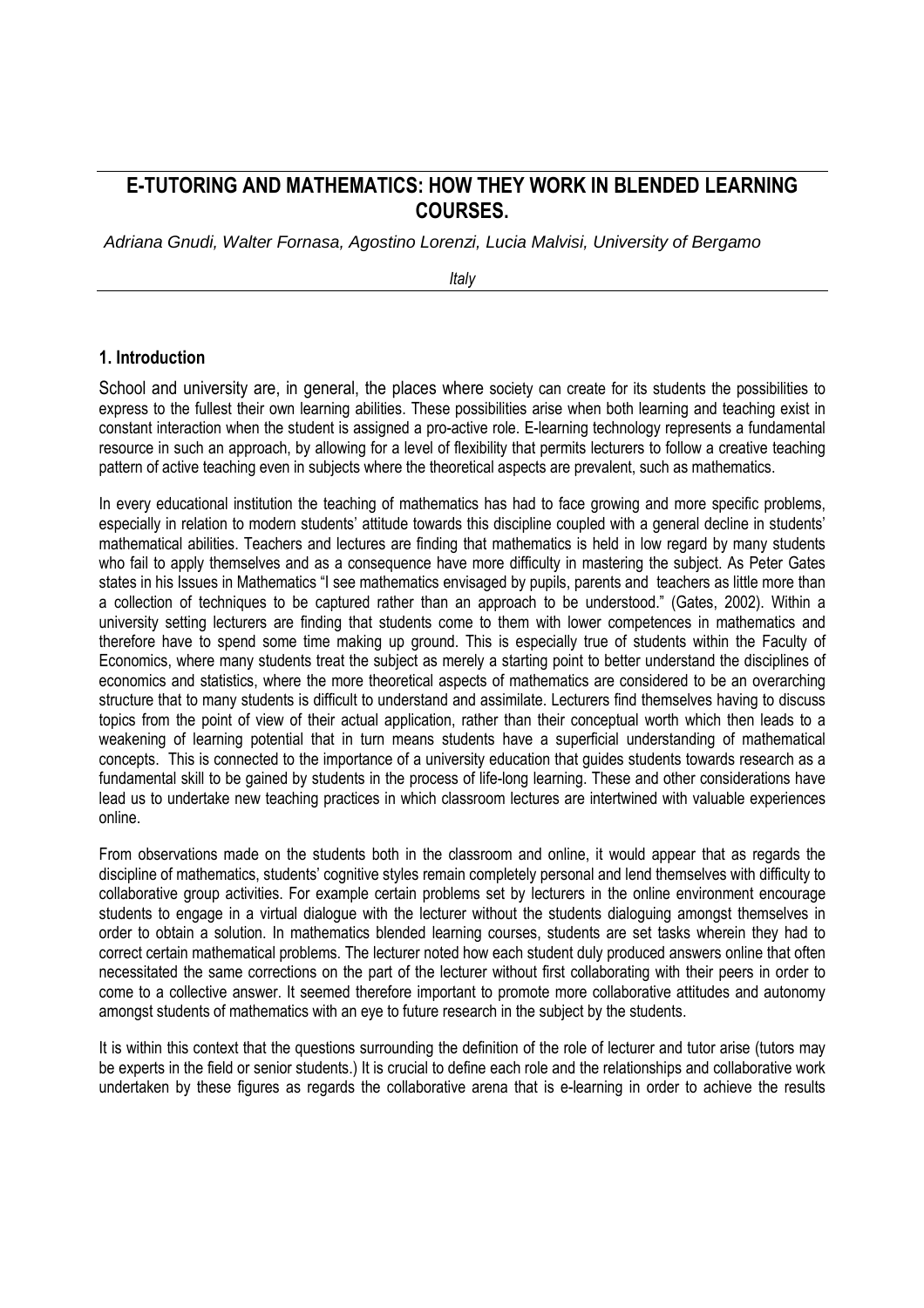required from the students on behalf of active participation. As Crosta and McConnell point out (2005) Italian online courses often have the distinction of separating the tutor and lecturer role between the tutor who is the "online" expert and the lecturer as "content" expert.In section 2 we outline some pedagogical reflections of the relationship between lecturer and tutor: in section 3 the paper presents an experiment that has taken place within a mathematics course delivered in blended learning mode at the University of Bergamo and involving senior students; section 4 outlines a project and modus operandi of a tutorship project and lastly section 5 offers some conclusions.

### **2. A note on tutoring and autonomous learning**

As well as being a specific educational technique, tutoring can be appreciated for its role in creating relationships of varying kinds and therefore seen in a more complex light of "tutoring process". As with any type of relationship different levels co-exist: the *inter*-personal that is reworked by degrees (in a co-progression between the participants) and the *intra*-personal sense (that is, of personal development.) The "tutoring process" as a whole brings into focus questions on dependence and autonomy. As Ehlers (2004) points out "a learning process is not something that is delivered to a learner by an e-learning provider but rather constitutes a process of co-production between the learner and the learning-environment." Or rather, how can a lecturer not fall into a tutoring relationship that creates barriers to true student autonomy? How can one work with a student to instil genuine lifelong learning skills through a didactic presence in accordance with the student's personal style of study rather than resorting to study techniques aimed at short term performance goals?

This idea of guiding the student to lifelong learning skills occurs when the student "learns" to participate actively during the tutoring process and can therefore assume for themselves tutoring skills. The tutor emerges as an important bridging factor between cultural, disciplinary and contextual experience. Such a figure should be able to create ties and interactions between the many steps in the educational life of the student. The tutorial also has the role of promoting life-long learning by removing obstacles that stand in the way of effective participation on behalf of the student in courses, by identifying and developing the complex needs that are manifest in the educational, social and professional culture of the student. However the tutor should know how to create and maintain a relationship with the student that does not fall into a dependence on the part of the student but rather safeguards and helps promote his or her growing autonomy. Dependence occurs when there exists a strong asymmetry between tutor and student, that often can emerge in the differences in ability and knowledge typical in higher education contexts. In such cases the student loses faith in his/her own knowledge, in his/her decision making abilities and begins to focus on a role that highlights performance rather than looking at concepts and innovation that would help the student project him/herself better in a professional context. The tutor must be able to active a dialogue that is not totally defined by the role/goals envisaged by the task in hand. They must be able to create an empathetic environment where all members can exchange ideas typical to each participant in a tutoring relationship. It should be stated that autonomy does not mean the absence of any relationship, but is, rather, the ability to engage actively in these very relationships. Within a tutorial process the student can develop the skill of "resilience", that is, the ability to bear, tolerate (to a certain degree) and rework hardships (included those on a psychological level) that are inherent in an educational life. The ability is in some way activated, acknowledged and considered by the student him/herself thanks to the tutoring they have received during their university life. In general, tutorials lead by lecturers, remain discipline specific and essential in the discovery and understanding of crucial subject points and those on which to work during the tutorials themselves. It is on this basis that the "tutorial relationship" which lies at the heart of the "Humanities" and their interdisciplinary background is created. Therefore it is necessary for lecturers to develop skills in educational, relational and organisational group roles as well as the methodologies of monitoring and evaluating formative processes (be they internal, external or autonomous.)

Such skills are tied to the teaching role that is transformed into a softer role whereby the lecturer takes on the role of tutor in the sense above. Considerations that emerged from teaching experience lead us to define a tutorial function of a different level that is less discipline based but rather focuses on more specific collaborative relationships. By observing the dynamics in the relationships between students on a specific university course it became evident that the relationships created with more experienced students who served as mediators between course contents and skills proved highly efficient. Such interventions work both on a linguistic level and on a motivational method. Above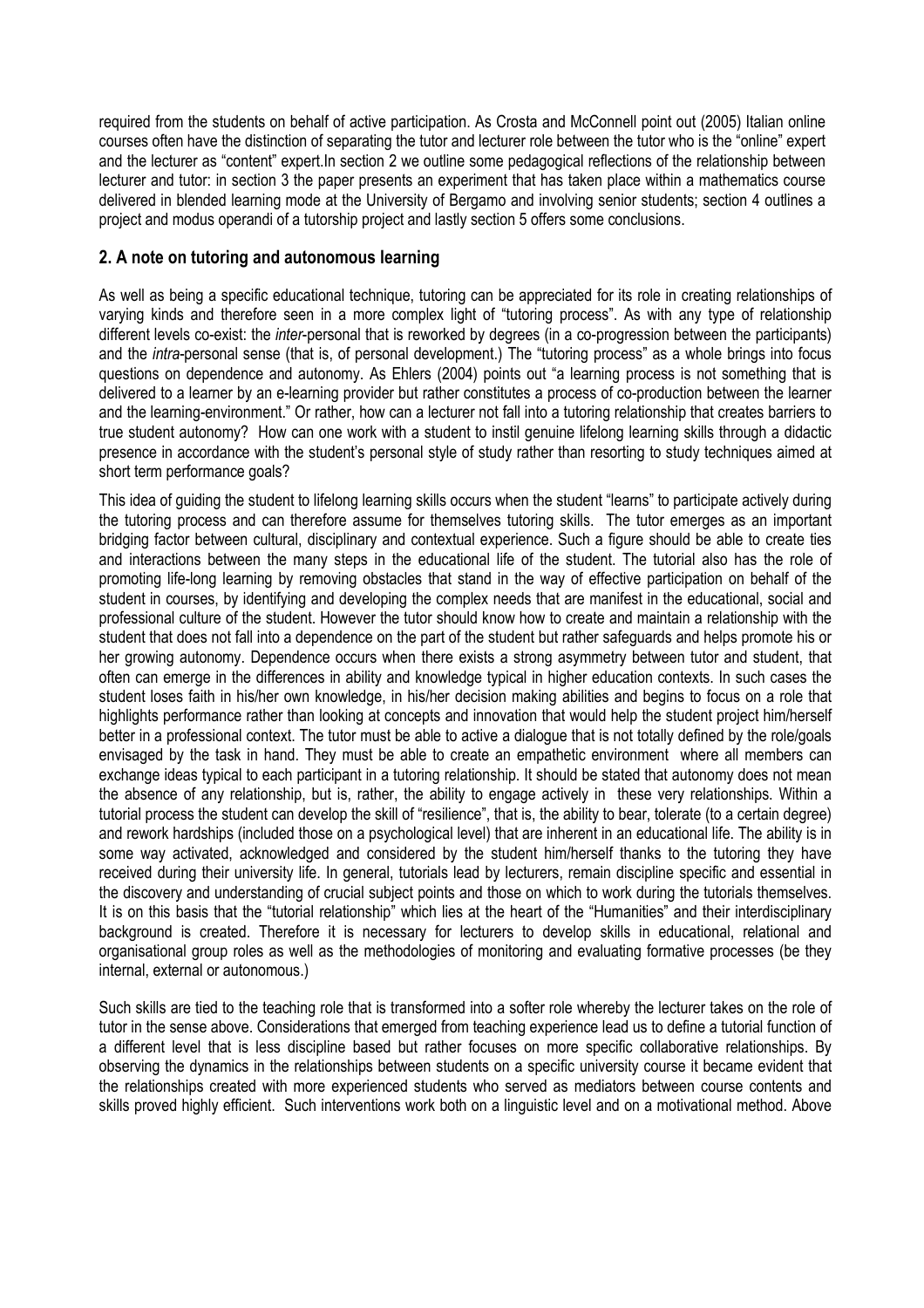all in certain disciplines, such as mathematics (as stated earlier), the advancement of knowledge has to be promoted through situations where "natural" defences and student diffidence need to be broken down. Whatever a lecture does in this context can often prove ineffectual, as they place at the centre of their relationships a certain linguistic rigor and assume a certain motivation on the part of the students. It is therefore crucial to introduce new figures as tutors who, on a linguistic level, can encourage the interaction between personal language and language tied to the discipline and on a motivational level can support attitudes that lead to greater curiosity and openness on the part of the students. As Breuer points out (based on his own and other studies) "successful e-learning always requires the existence of a teacher or tutor who coaches the students…communication does not adjust itself between the learners simply by bare request" (Breuer 2004)

### **3. E-learning in Mathematics courses**.

Starting from 2004-2005 the Advanced Mathematical Methods course in the Economics faculty was delivered in blended learning mode. The course took place with modules each one over 4 weeks and the activities contained therein echo the classroom structure of the course by developing topics and deepening knowledge through practical activities, tests and exercises. The lecturer noted how interaction in the e-learning part of the course was solely lecturer-student, with students constantly referring to the lecturer's superior skill and knowledge of the subject completely bypassing other students (even when for example the same question had been posted in a discussion room and indeed been answered already by the lecturer). Students divided into two broad camps: average-low ability students, who preferred to undergo practical activities, exercises and tests and showed little interest in participating in forums or more collaborative problems and average-high students who participated actively in more complicated problems and showed some willingness to interact with fellow students, or rather would respond to any adjustments made by other students to problems set by the lecturer. The lecturer was interested in drawing out the average-low level students in order to give them the confidence to participate more and therefore learn to interact more spontaneously with their peers in an e-learning context.

The following year (2005-2006) a tutor system was instigated whereby certain students from previous courses who had demonstrated both skill in the discipline and active interest in the e-learning part of the course were engaged as tutors. The idea being that someone who was closer to the students themselves would be able to assess their needs, abilities, be able to oversee their online participation and bring out those who needed it. As the student-tutor had already participated in the course previously as students it was felt that they would have certain pre-requisites, namely:

- they have enough subject knowledge to answer questions posted up in discussion rooms;
- having had personal experience of life as a students on the course they would be able to understand, capture and resolve any difficulties that students on the course were having.

As McPhearson and Nunes point out e-tutors should have skills that "provide advice on different levels of access to learning materials according to the need of individual participants" (McPhearson and Nunes, 2004). The idea of using senior students is that they are closer to the students' needs on some levels than the lecturer. Tutor training was established so that the first phase took place before the start of the course where the student tutors would go over the material to be used with the lecturer and together would offer advice, suggestions etc in order to improve the scope and aim of the materials to be used. This kind of collaborative work means that the tutors themselves feel more ownership of the course and have more invested in making it succeed, vital, according to Kennedy and Duffy (2004) to the success of any distance course. This phase was very successful with tutors engaging actively with the lecturer in providing new direction for the materials to be used. The second phase then took place in the first 2 weeks of the course where the tutors would overview forums and discussion rooms without actively participating in order to gain an understanding of the problematics and difficulties students of the course were having. The third and final phase took place in the last two weeks of the course where the tutors would be free to intervene directly in the elearning environment when they thought it necessary by answering questions, posting up appropriate exercises and generally guiding students as they saw necessary. These second and third phases did not prove as successful as the first phase, in that students in the course made little connection with the tutors and therefore the tutors had little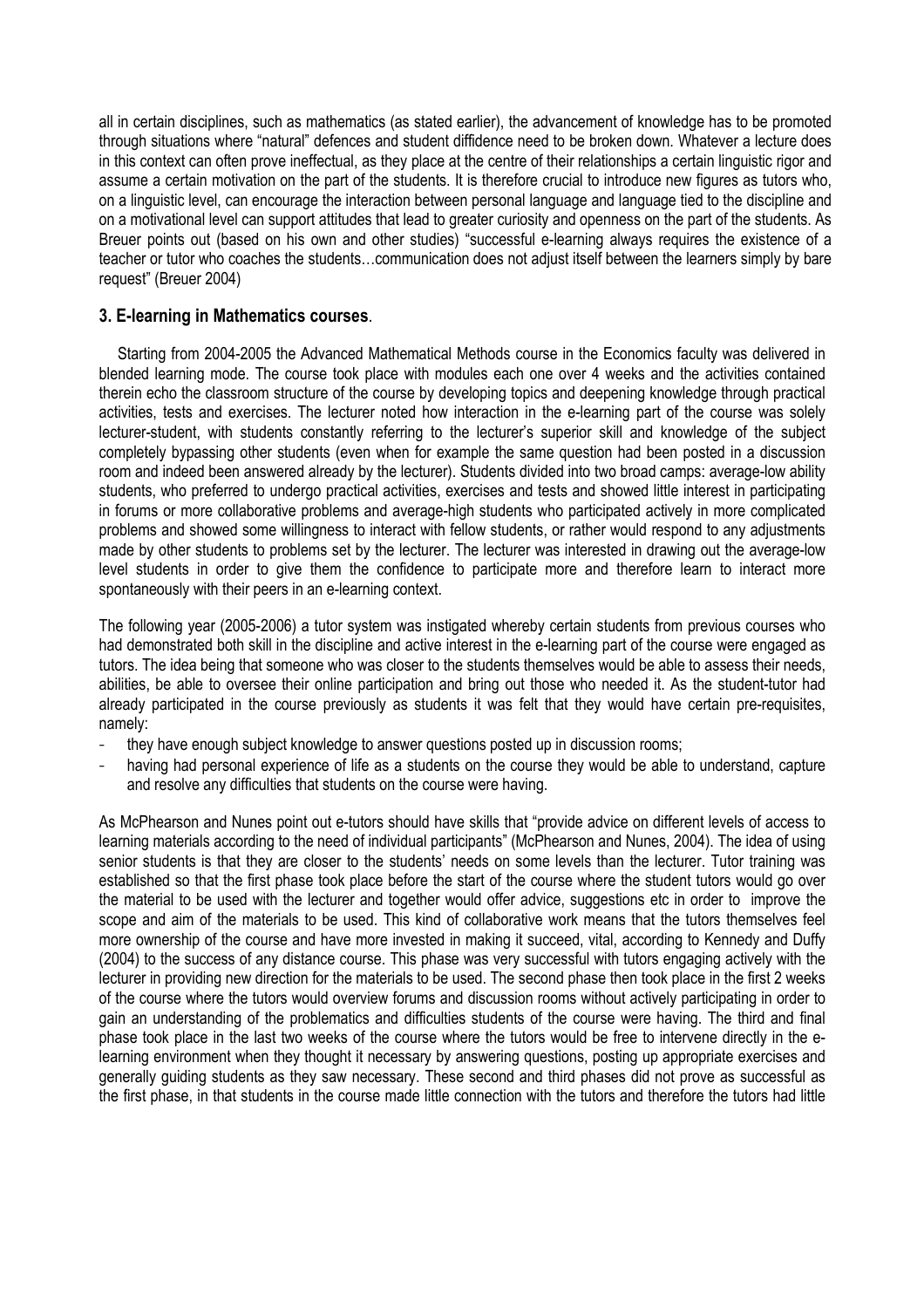visibility within the course. The fact that the tutors kept wholly to the online environment meant that the students on the course did not fully recognise them or their roles within the course and therefore continued to refer to the lecturer as their sole source.

For the course in the academic year 2006-2007 the tutor role evolved somewhat to become a "holistic tutor", that is, tutors now engage with students within the classroom as well as the online setting. The use of the word holistic denotes a role that encompasses all aspects of both the course and the students' path through it, The holistic tutor not only operates on a didactic level but also maintains a watchful eye on the students' welfare. This role serves especially to promote life-long learning skills in conjunction with subject matter. The aim of using a holistic tutor is to create a figure that the student can refer to for whatever issue he/she may want to discuss. As Crosta (2006) notes in her description of a blended learning course, "I became more and more aware of how the moral, psychological and affective support was crucial for the participants' learning experience, more than the need for explanations of the content." This is possibly even more relevant in a subject such a mathematics, where students who are in difficulty can find it extremely unnerving to ask for help from a lecturer. In keeping with our philosophy of tutoring as expounded previously in this paper, the holistic tutor is the one who can draw students into a reciprocal tutoring relationship where the boundaries of mentor/pupil are levelled to create a more equal relationship of giving and asking. One of the benefits of blended learning that tutors are able to interact face to face with students and it was felt that perhaps by taking advantage of this fact in order for the students to come to know the tutors would mean that they responded to them more. The idea behind the holistic tutor is a senior student who becomes a reference point for the current student other than the lecturer, where different dynamics take place in the relationship. The tutors role is much more informal and allows as student who may not be too confident in his or her ability to make contact with a far more approachable figure. It was also hoped that tutors could encourage a certain collaboration amongst students.

### **4. The Tutorship project**

The project described in this paper has demonstrated the potentials and weaknesses of the diverse forms of traditional tutoring and has demonstrated the need for greater integration between activities in the classroom and online by tutors. The principle aim is to develop the relationship between student and both in the classroom and online. Rather than have a tutor that is a discipline expert or acts as a facilitator online, the tutorship project has assigned different activities to various tutors to undertake in the classroom (exercises, seminars etc) depending on each person's strengths. Tutors were chosen from students who performed particularly well in different activities in the previous years course. In parallel to classroom activities, each tutor will create a personal discussion room in the e-learning part of the course. Each forum is wholly managed by the tutor who uses it to maintain contact with the students and to stimulate participation. In this way students are more eager to participate as they know the person they are dealing with and what type of questions they can put in each forum. Tutors are in a sort of "competition" with the aim of having the "most successful" discussion room, thus tutors are stimulated to take on responsibility for their forums and become more autonomous themselves. The lecturer takes on a more supervisory role of a subject expert intervening when he or she becomes aware of difficulties that need his/her particular attention. The course then becomes the "property" of each stakeholder (lecturer, tutor and student) where they can achieve personal professionalism in a truly collaborative environment. In particular the project regards a Mathematics course that lasts 12 weeks. As on the course mentioned in Section 3, tutors will be involved in the creation of course material with the lecturer and organisation of the forums. In this phase the tutors can gain a good understanding of the pedagogic approach of the lecturer and become much more involved into the course project.

Each tutor has a different context and various tasks in order to support the different needs of the students and their particular approaches to study. In 2 hours weekly face to face time with the students the tutors can have personal contact with them in order to facilitate on-line collaboration and to have a good feeling of the going head of the course. Each tutor has a personal forum and is in close contact with the teacher of the course in order to resolve problems and to ask for a direct intervention of the teacher if needed. In weekly meetings with the lecturer the tutors discuss problems and organize the activities of the next week. It is important that each tutor has very clear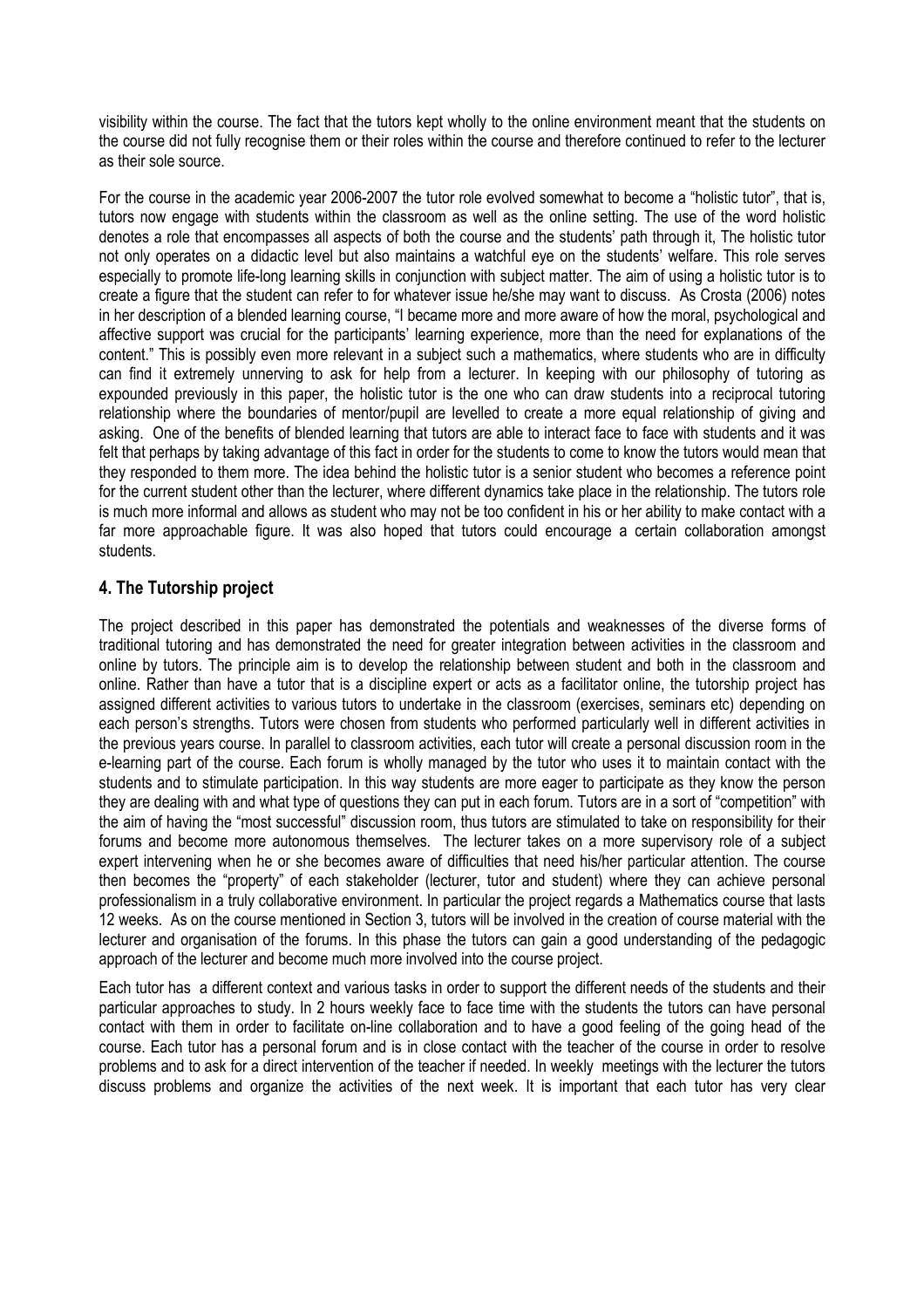environment and a high level of autonomy in proposing and performing activities. Three tutors involved have been assigned the following roles:

| Tutor                                           | <b>Context</b>                                                                                                                                                                                                                                                                                  | Tasks                                                                                                                              |
|-------------------------------------------------|-------------------------------------------------------------------------------------------------------------------------------------------------------------------------------------------------------------------------------------------------------------------------------------------------|------------------------------------------------------------------------------------------------------------------------------------|
| Traditional<br>tutor as<br>discipline<br>expert | Each week this tutor takes a lesson face to face in which<br>he proposes the solution to exercises and suggests some<br>others which will be published on the e-learning course. In this<br>way there is a connection between the activities in the<br>classroom and the on-line communication. | Creates practical activities in the classroom<br>and posts up problems for students to discuss<br>on the website                   |
| Tutor<br>facilitator                            | Frequently most students in mathematics courses had<br>problems in using e-learning in an efficient way to create<br>texts, publish materials, post messages. The tutor facilitator<br>aids the students in this aspect.                                                                        | Supports students in the production and<br>publication of materials                                                                |
| Holistic<br>tutor                               | This tutor participates in some of the lessons and is available<br>for discussions with the students taking some appointment, if<br>needed, for individual work.                                                                                                                                | Supervises students in their individual study<br>paths by making suggestions and encouraging<br>the use of all the available tools |

At the end of the course tutors help the students to prepare for the exams helping the lecturer to evaluate the personal path of each student. It is not the single on-line activity that is evaluated but the entirety of the work of each student and autonomy and original approach is taken into account. The role of the lecturer is to deliver the lessons and to oversee the on-line process giving suggestions to the tutors and proposing new activities; the aim is to make the lecturer a supervisor of the on-line course but very much involved in it.

### **5. The tutorship project in action**

The Mathematics course where the project took place has the following characteristics:

- 1 Students enrolled on it are all in the second year of degree courses within the Economics faculty
- 2 The course is divided into three modules:
	- a. Integrals
	- b. Functions of several variables
	- c. Optimization
- 3 Some students took all three modules while some only part one and some only part two.

The course therefore demonstrates many differences in student experience and length of time students frequented. In previous years this meant that it was difficult for students to engage in any e-learning activities especially with regards to discussions between students and lecturer. It was noted that in a four week period (the length of one module) students only used the e-learning environment in the last two weeks, and only then to ask somewhat banal questions (correction of exercises) rather than engaging with any of the problems posted specifically on the web site.

| <b>Module</b> | <b>Weeks</b> | Topic                                       | N° hours<br>f <sub>2f</sub> | $N^{\circ}$ of<br>students | Tutor<br>facilitator<br>(Chiara) | <b>Traditional</b><br>tutor<br>(Francesca) | <b>Holistic</b><br>tutor<br>(Riccardo) |
|---------------|--------------|---------------------------------------------|-----------------------------|----------------------------|----------------------------------|--------------------------------------------|----------------------------------------|
|               |              | Integrals                                   | 24                          | 49                         | ves                              | ves                                        | <b>ves</b>                             |
|               |              | <b>Functions</b><br>οt<br>several variables | 24                          | 52                         | ves                              | yes                                        | yes                                    |
| ◡             |              | Optimization                                | 24                          | 26                         | no                               | no                                         | <b>ves</b>                             |

### The project took place as described in the following table:

As one can see the project covered the whole course but the tutoring activity took place effectively in the first two modules, in the third tutoring acted mainly as a support to students to help them prepare students lead seminars to be given at the end of the course.